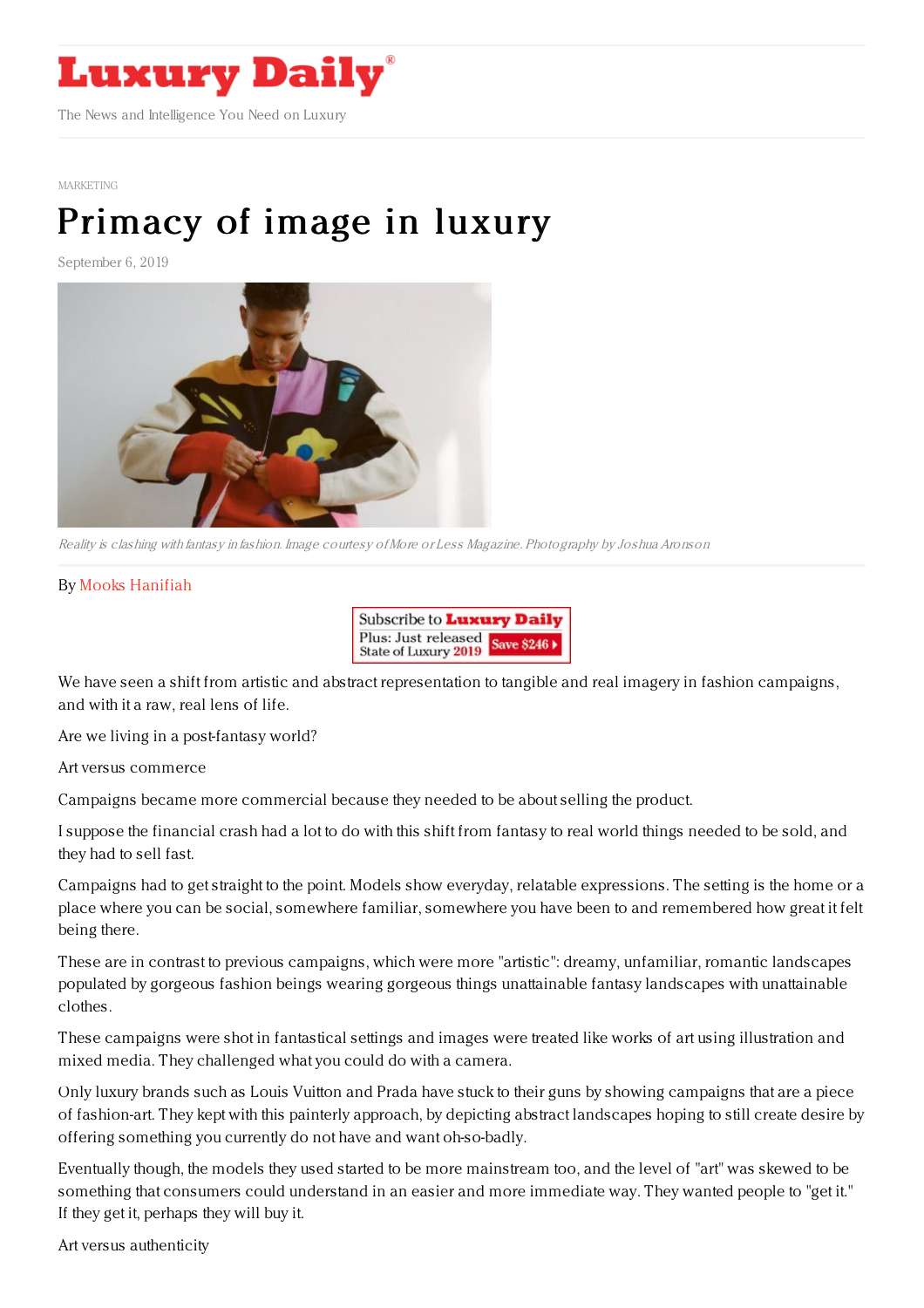Recently, art is battling with this most notorious word in advertising: authenticity.

Real people. Real occurrences. Real feelings. Honesty. Rawness. Un-retouched. Real moments. Just like you. I am. We are.

We are seeing less and less original image-making and more reality.

Images are less about craft, more about documenting.

Everything now appears familiar, just a little nicer, like that top 5 percent moment in your life.

Are people starting to fear the unfamiliar?

The idea of cool was something unfamiliar that people found interesting, so how can cool come back to being something that you have never seen or experienced before if there is not anything different being shown right now?

Models to real people

With images now showing "real" situations models riding a camel on a beach or models in a camper van in some Instagram-worthy wooded environment, it is not surprising that models themselves have moved away from looking like the other-worldy beings, to better versions of everyday people.

The supermodels of the 1990s and 2000s did not offer us a view of reality they did not speak or share pictures of their fridge on social media.

Now models can be relatable, sharing how they apply their make-up, where they go on holiday and their thoughts and feelings on mental health issues.

Of course, they are cast for their looks and the ability to make anything look cool that is their job but a healthy Instagram following helps, too.

Where modeling was once something available to a very small percentage of the population, it is now something that anyone can do providing they have enough of a following.

Influencers, of course, often have a reach bigger than many magazines and models combined. It is the ultimate show of a regular person selling regular things to regular people.

Style tribes used to be an identifier. You could be a mod, a rocker, a punk, a Britpop kid, an urban warrior, a goth, and so many more but now style identifiers change and move quickly.

If you see a piece of clothing that you like you can buy it and have it delivered to you on the same day.

There is no allegiance to a particular brand or singular look uniqueness is no longer a qualifier for having a sense of style, but being part of one uniformed, homogeneous look that morphs through seasons is.

There is another element to the model/real person trifecta: the pop star.

Long has the pop star been the vehicle to shift goods, but where once you picked a pop star for his or her unique voice, a new generation of pop stars are virtually interchangeable appealing to a diverse range of races, genders and ages with their own fluidity in those departments.

Artistic craft of image-making to the raw lens

When did we last get excited by a fantastical fashion image, the sort that Tim Walker or Nick Knight produce?

Almost all of what is deemed exciting or coveted in new photography is unlit, unstyled, candid, "spontaneous," home-videoesque, do-it-vourself, fortuitous.

Technology has made everything easy to achieve.

Images can be captured quicker and mistakes can be avoided. This has definitely eradicated the naivety in the process of image-making: nobody arrives at anything new, as the outcome of the image-making process ends as expected.

Also, technology is readily available in "light" form to the masses.

What takes two days in getting the lighting right on set and color tweaks in the post room is now an Instagram filter one click and your selfie looks like it has been shot by Irving Penn.